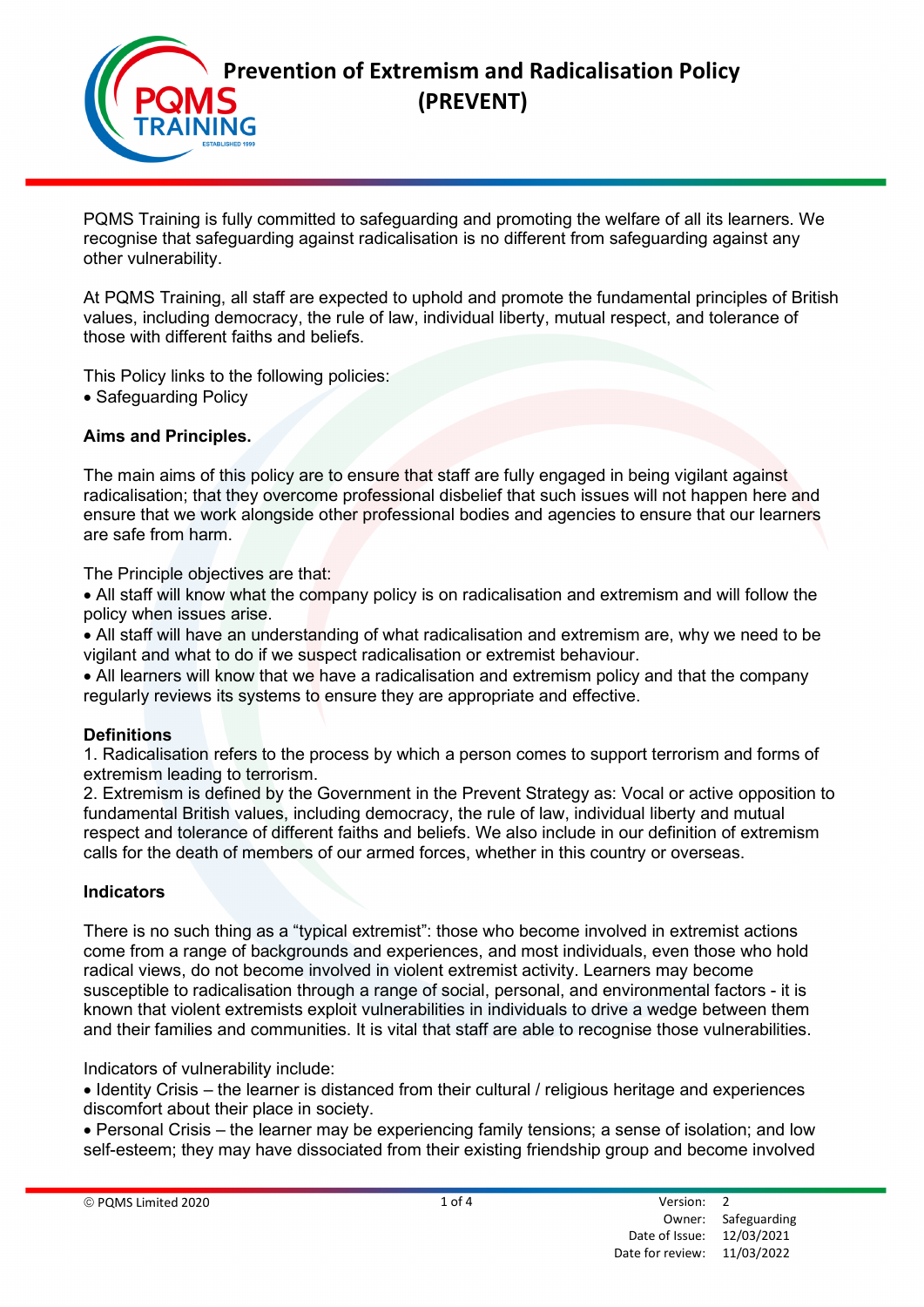

with a new and different group of friends; they may be searching for answers to questions about identity, faith and belonging.

 Personal Circumstances – migration; local community tensions; and events affecting the learner's country or region of origin may contribute to a sense of grievance that is triggered by personal experience of racism or discrimination or aspects of Government policy.

 Unmet Aspirations – the learner may have perceptions of injustice; a feeling of failure; rejection of civic life.

 Experiences of Criminality – which may include involvement with criminal groups, imprisonment, and poor resettlement / reintegration.

 Special Educational Need – learners may experience difficulties with social interaction, empathy with others, understanding the consequences of their actions and awareness of the motivations of others. This list is not exhaustive, nor does it mean that all young people experiencing the above are at risk of radicalisation for the purposes of violent extremism.

More critical risk factors could include:

- Being in contact with extremist recruiters.
- Accessing violent extremist websites, especially those with a social networking element.
- Possessing or accessing violent extremist literature.

 Using extremist narratives and a global ideology to explain personal disadvantage; Justifying the use of violence to solve societal issues.

 Joining or seeking to join extremist organisations; and Significant changes to appearance and / or behavior.

 Experiencing a high level of social isolation resulting in issues of identity crisis and / or personal crisis.

## Roles and Responsibilities

The responsibility for this policy will come under the responsibilities of the Designated Safeguarding **Officer** 

 Ensuring that staff are aware of the roles and responsibilities of the Safeguarding Officer in relation to protecting learners from radicalisation and involvement in terrorism.

 Maintaining and applying a good understanding of the relevant guidance in relation to preventing learners from becoming involved in terrorism and protecting them from radicalisation by those who support terrorism or forms of extremism which lead to terrorism.

 Acting as the first point of contact within the Company for case discussions relating to learners who may be at risk of radicalisation or involved in terrorism.

 Collating relevant information from in relation to referrals of vulnerable learners into the Channel\* process.

 attending Channel\* meetings as necessary and carrying out any actions as agreed; Reporting progress on actions to the relevant Management; and

Sharing any relevant additional information in a timely manner.

Channel is a multi-agency approach to provide support to individuals who are at risk of being drawn into terrorist related activity. It is led by the Police Counter-Terrorism Unit, and it aims to

 Establish an effective multi-agency referral and intervention process to identify vulnerable individuals.

 Safeguard individuals who might be vulnerable to being radicalised, so that they are not at risk of being drawn into terrorist-related activity; and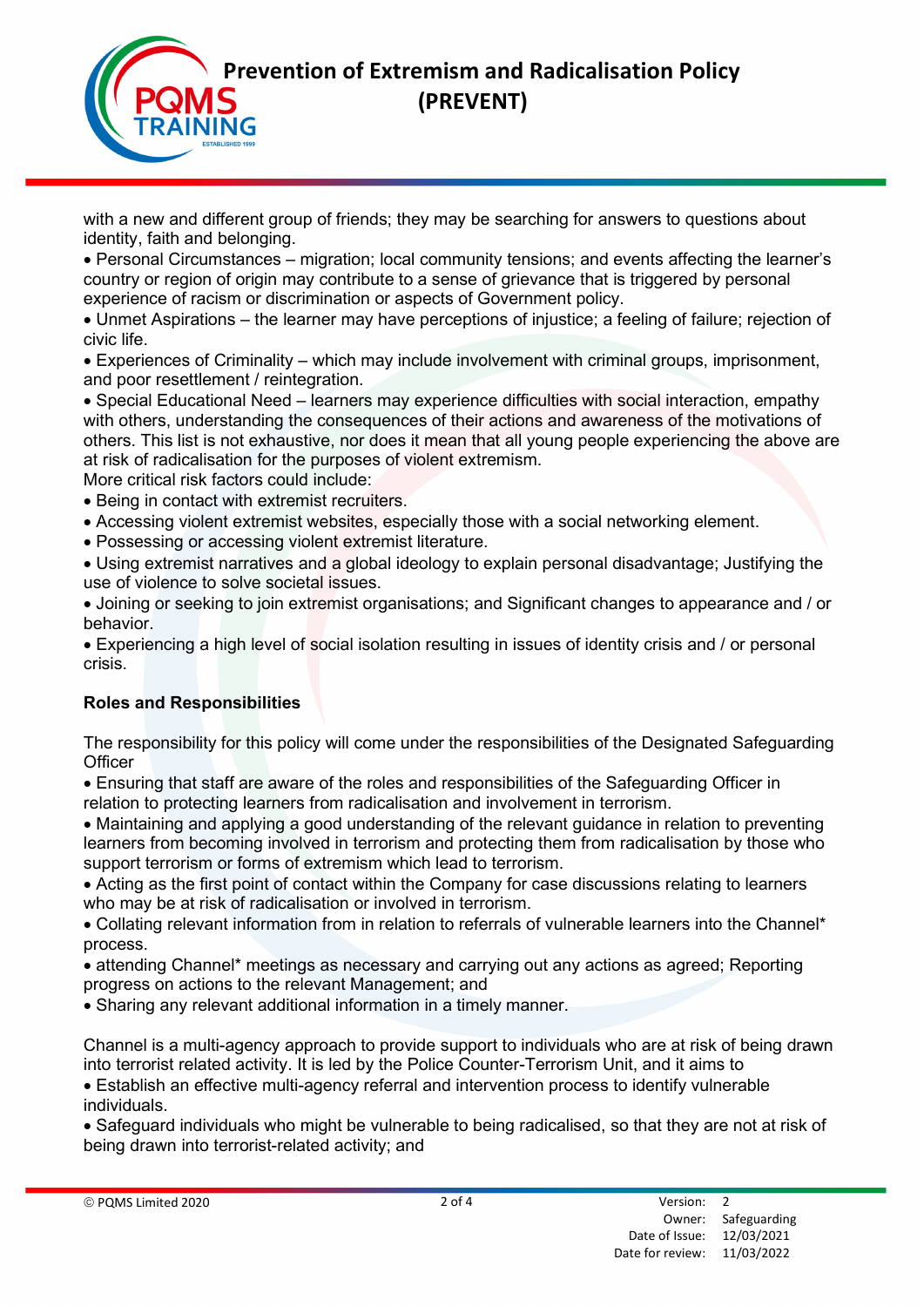

 Provide early intervention to protect and divert people away from the risks they face and reduce vulnerability.

# What to do if suspected activities of radicalisation and extremism

1. If you believe someone is at risk of radicalisation you can help them obtain support and prevent them becoming involved in terrorism by raising your concerns and making a referral.

2. In the first instance, express your concerns to the Safeguarding Officer who will refer your concerns to the Police using the Channel referral form and in line with the information sharing policy.

3. The Police will carry out an initial assessment and, if appropriate, set up a multi-agency meeting to agree actions for supporting the individual. If it is deemed that no there are no concerns about radicalisation, support will be arranged for the individual through other means such as a Common Assessment Framework (CAF), or through social care or another organisation.

4. Remember that any information given to the Police at this stage will be investigated in the precriminal arena; it does not assume that any criminal activity has taken place and the Police will be looking to support and guide rather than to criminalise and arrest.

5. If you see inappropriate web content including speeches calling for racial or religious violence or videos glorifying terrorists who have committed atrocities, inciting racial hatred.

6. There is a dedicated internet page where inappropriate content can be reported. You can visit the site at www.direct.gov.uk/reportingonlineterrorism

7. There is a lot of information about Prevent available on the Home Office website: www.gov.uk/government/organisations/home-office Useful phone numbers Anti-terrorist hotline on 0800 789 321 Crimestoppers on 0800 555 111.

If you suspect terrorism or violent extremism is being promoted or related activity is taking place, then these concerns should be reported to the local police by calling 101 or in an emergency call 999.

Appendix 1: The Prevent Scheme

## What is PREVENT?

Part of the Counter Terrorism Strategy - The Prevent team works closely with communities and partner agencies such as Local Authorities, Education and Health to safeguard vulnerable individuals from any background who might be at risk from radicalisation.

Institutions - Working with key locations where radicalisation could take place.

Ideology - Looking at challenging and counteracting messages of hate and negativity. Individuals - Using a safeguarding approach to help those who are at risk from becoming radicalised. It may seem insignificant, but your call could be vital. Trust your instincts - it could disrupt terrorist planning and save lives. That is the message from the Police as we encourage use of the confidential anti-terrorist hotline. Unusual activity or behaviour which seems out of place may be terrorist-related - and anyone who notices such behaviour is being urged to pass on any information via the freephone hotline on 0800 789 321.

Terrorism. If you suspect it, report it. Terrorists will not succeed if suspicious activity is reported by members of the public, and that somebody could be you. If you think you have seen something suspicious or you are unsure about somebody's activities or behaviour, however insignificant it may seem at the time, call the hotline. Calls are taken in confidence by specialist officers who will analyse your information. They will decide if and how to follow it up. Your call could be vital to us, however unsure you may be. There is no room for complacency. The terrorist threat remains real and there is no room for complacency. The public should remain alert and aware of their